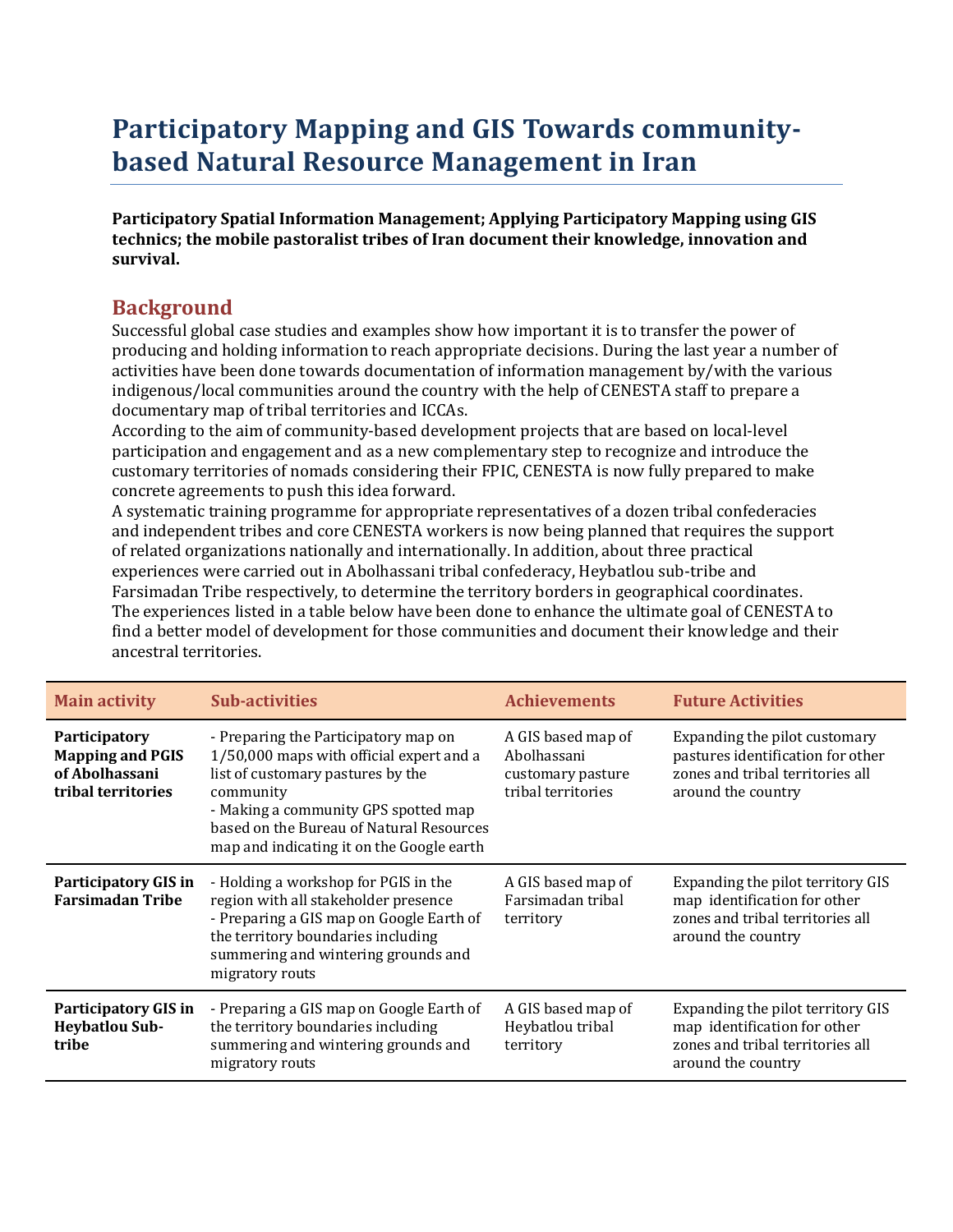# **Participatory Mapping and GIS of Abolhassani Tribal Territory**

A pilot/demonstration training activity in the Abolhassani Tribe in the Khartouran region east of Tehran, on the border of the provinces of Semnan, Khorasan and Yazd, was framed within a two days of practical training in participatory mapping and PGIS.

The list of customary pastures were prepared by the community, and based on that the participatory map prepared on scale of 1/50,000 by the Bureau of Natural Resources of Semnan province.

Here is the schematic participatory map drawn by the local community.



The next step was to superimpose this schematic map of the tribal territory onto a GPS-supported one, while with the help of the team from CENESTA and an expert from the Bureau of Natural Resources, one of the local people from Abolhassani tribe was trained to do the GPS in the whole area. They used a motorcycle to get around the boundary of their tribal territory and recorded a number of coordinates which was then sent to the Bureau of Natural Resources to produce a digital GIS map of the area.

Out of the pastures defined as areas where the nomads could legally graze their herds, there are only 4 rangeland management projects prepared by natural resources office and the date of them is too old to be useful now and need to be updated.

Here is the final boundary of Abolhassani territory on the Google map.



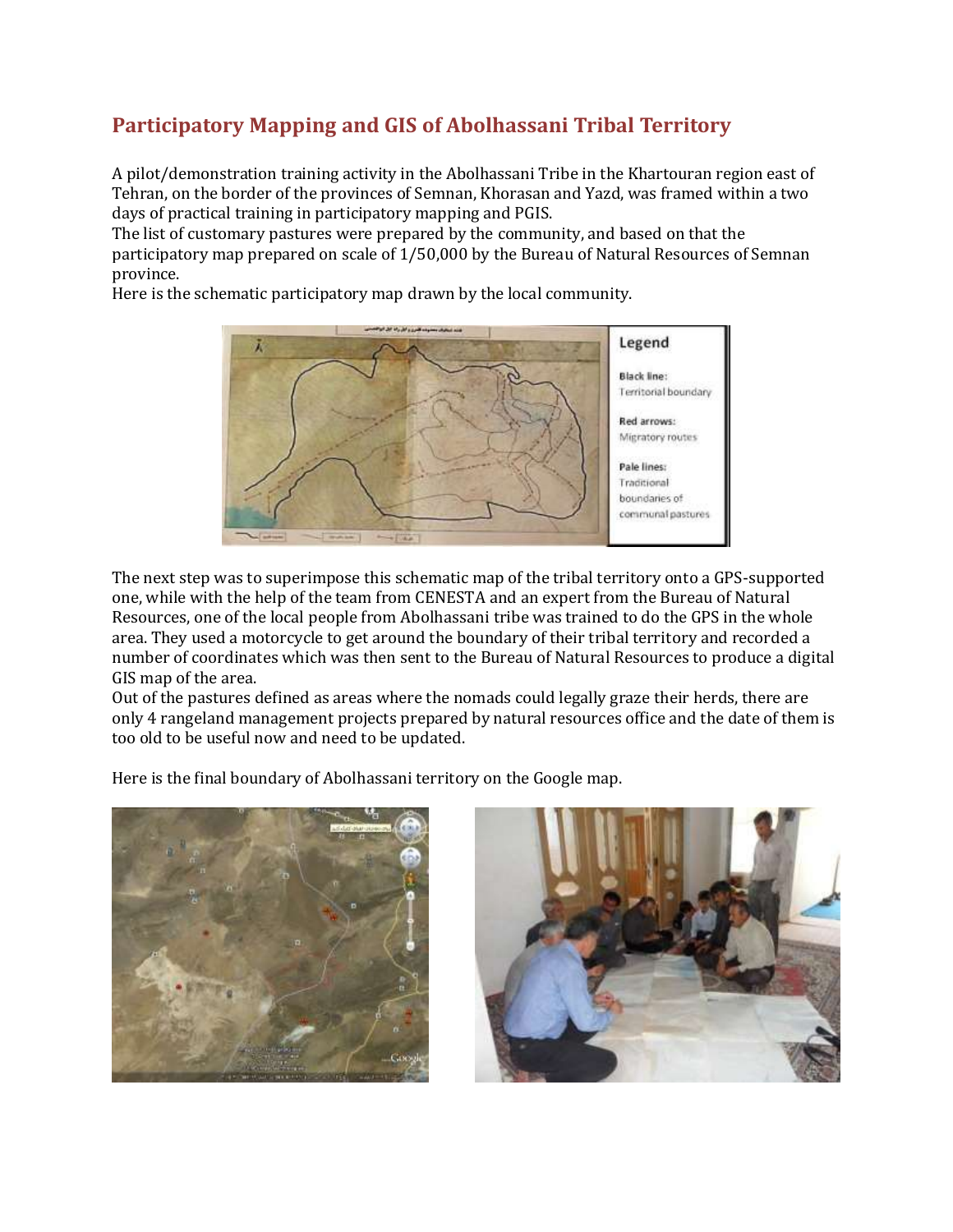### **PGIS in Heybatlou Sub-tribe, Shesh Boluki Tribe, Qashqaee Tribal Confederacy**

Following the previous activity and achieved experiences in Abolhassani and in line with the general goals of ICCA recognition, preparing an integrated map of identified and under exploration ICCAs and expanding this participatory approach into the whole ICCAs in the region, a team from CENESTA was sent to the tribal territory of Heybatlou Sub-tribe in South-West of Iran. According to the earlier arrangements, all the members of Sustainable Livelihood Fund of the mentioned community gathered in a determined place by community representative in their wintering grounds. After a short description about the aims, expected results and the methodology of the whole process, the community representatives of about 12 persons began to discuss and exchange ideas to come to a united decision about the territory boundaries. Then with the facilitation of CENESTA experts and using the online Google Earth they started to demarcate the wintering and summering ground boundaries and define the migratory routs considering some of the benchmarks and places along or nearby the boundaries or migratory routes. They also identified the illegally seized areas by the government and outsiders besides all the protective policies that are insisted specially during the last recent years.

PGIS with the new methodology of Google Earth software brought excellent results and made them explain enthusiastically the procedure to each other and admire it. The advantages of this method comparing to 1/50,000 maps and GPS was the high accuracy that made them capable to understand the terrains in a 3D view, when they were sitting at home. They could see the roads, rivers, agricultural fields, mountains and hills, lakes, villages, cities and even vegetation cover which made them exited and motivated. In addition, this is a time and money saving approach, instead of going around the territory and marking the points by GPS besides demarcating the territory on the 1/50,000 maps with the help of an expert from the Bureau of Natural Resources.

After all the geographical coordinates of the territory have to be transferred to ArcGIS software matching with information layers. The next step would be defining all the territories on the digital map of the country and investigation of the overlaps with other boundaries and margins like PAs depending to the related projects. Based on these findings, the available and suitable migratory routs could be offered instead of the seized ones and claim for the illegally seized areas.

Based on the outcomes and assessments of these explorations we can find how wisely these routs were defined, in terms of length and suitability, by the indigenous people upon their precious knowledge and experiences during thousands of years. Results from this pilot activity have been very encouraging for some other surrounding communities as they asked to do the same for their territories in order to be demarcated and registered. In particular this platform would enable the nomads to define and document their claim of their territory that subsequently will enable them to participate in assessments, analysing, planning, decision making and management of their territory.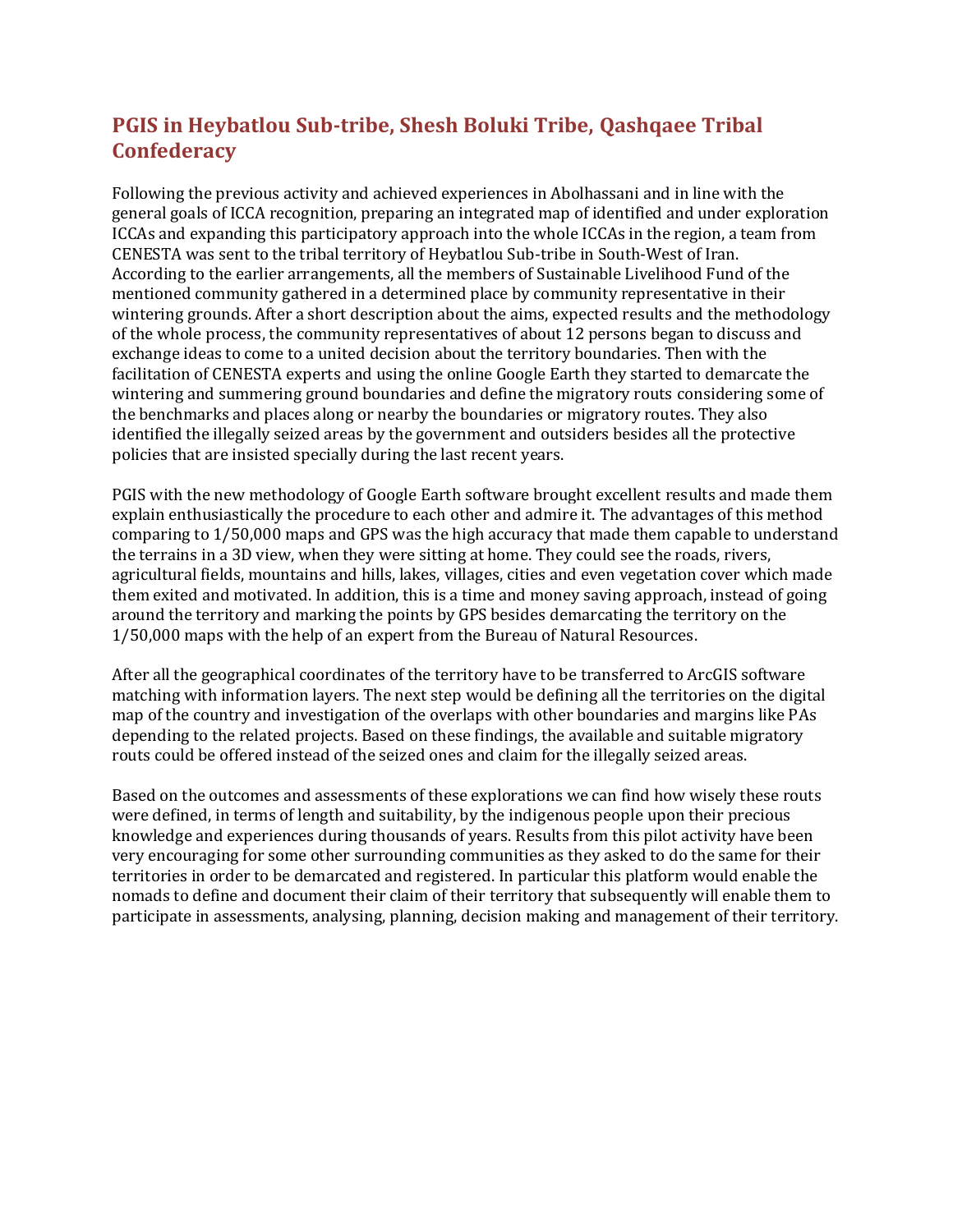

## **Participatory GIS in Farsimadan Tribe, Qashqaee Tribal Confederacy**

Based on the earlier and similar practices in the realm of GIS activities and workshops, this action has been initiated. The PGIS procedure in this activity was similar to what have been done in Heybatlou Sub-tribe territory, in addition to an available participatory map prepared in an earlier workshop with the presence of nearly all the stakeholders including the council of elders, members of sustainable livelihood funds, experts and CENESTA facilitators. The existing map was considered as a base map for the current action and gave the possibility of comparison and improving the results.

Moreover, in comparison with the previous activity in Heybatlou Sub-tribe, this action engaged a bigger community of Farsimadan tribe involving 24 sub-tribes which caused anticipated conflicts among participated representatives that subsequently took a longer time to come to a united outcome. Out of these conflicts, there was more than one migratory rout defined by the participants which it was critically required the council of elders to be involved and finalize the routs. This was a new experience for PGIS team and the achievements can be expanded to other big communities. The following map shows the tribal territory of Farsimadan extracted from Google Earth and overlapped with the country map.